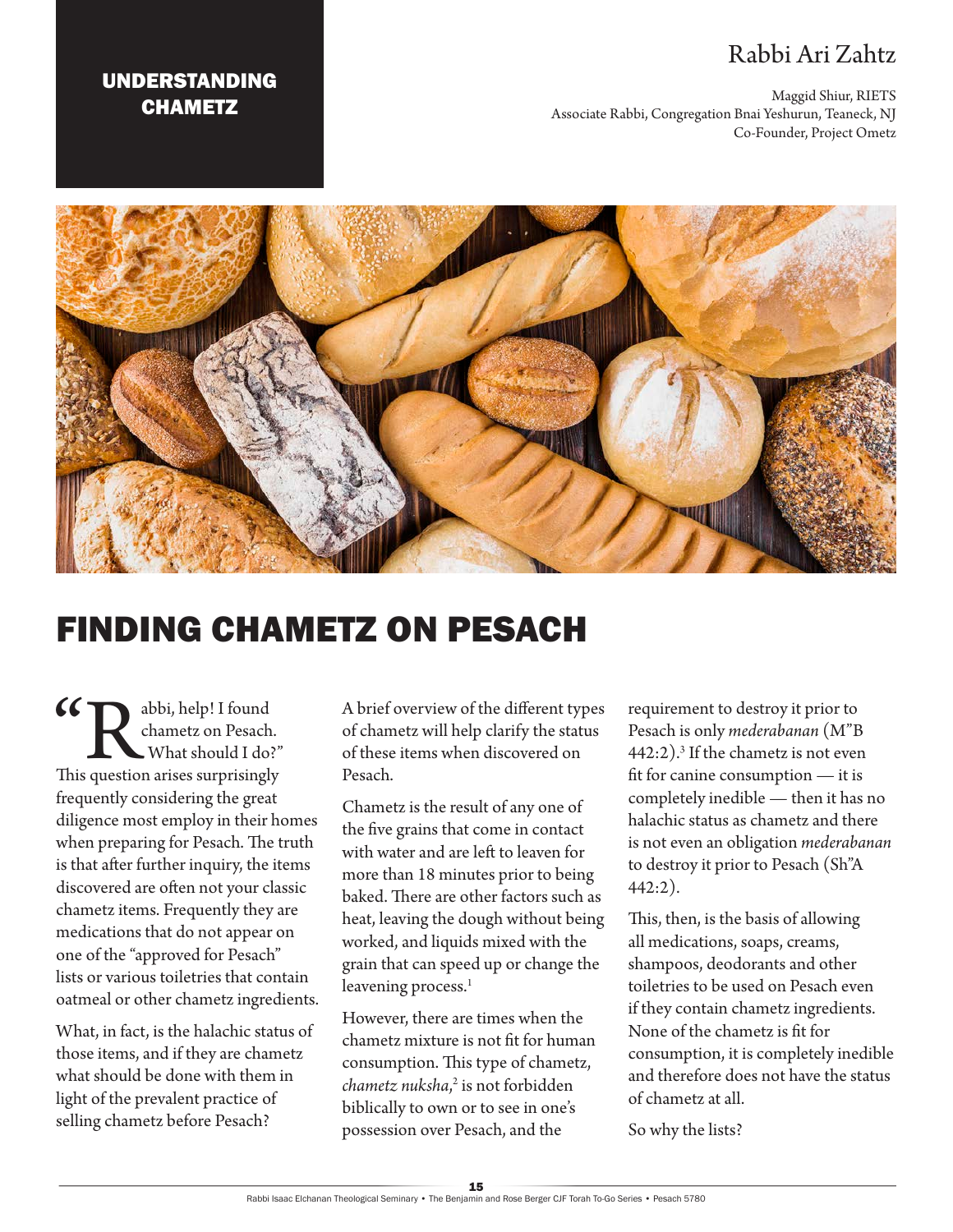The main concern stems from the opinion of the Rosh (*Pesachim* 1:2), codified in the *Mishna Berura* 442:43, that when one eats chametz that has been rendered inedible he has, by the very act of eating, given significance (*achshevei*) to the inedible as food and it is therefore once again considered chametz, even though for others it would not have the status of chametz. Thus, it would seem that in particular, when it comes to medications that are consumed orally, even if the chametz has been rendered inedible, the act of eating it should be problematic according to this opinion of the Rosh.

However, many *poskim*, including Rav Moshe Feinstein (*Igros Moshe Orach Chaim* 2:92), do not think that this opinion of the Rosh would apply to a case such as medicine where often times people must eat bitter or otherwise disgusting items for their health, even if they would not otherwise eat them. Therefore, Rav Moshe says that medications with inedible chametz ingredients would not be problematic on Pesach even according to the Rosh.4

In a similar vein, Rav Moshe writes that the logic of *achshevei* would not be relevant to other types of benefit from the chametz such as washing or anointing, and therefore toiletries containing chametz would not be a chametz concern.5

However, Rav Aryeh Leib Gunzberg writes in his *Sha'agas Aryeh* (75) that it seems that chametz foods and drinks that are not fit for consumption are not permitted even for medicinal purposes. In his opinion, "*achshevei*" still applies, even though these products are not even fit for canine consumption and are like "the dust of the earth." As such, it is prohibited to

## ingest them. **It is important to note that one should not discontinue use of liquid, chewable or any other medicine without consulting with one's doctor and rabbi.**

One specific area that may be different relates to cosmetics containing alcohol. There are different types of alcohol, and while isopropyl alcohol comes from petroleum, ethyl alcohol is made from the fermentation of starch, sugar, and other carbohydrates. Ethyl alcohol can be produced from grains, which would render it chametz. As a general rule, all alcohol not intended for human consumption is denatured, meaning it contains additives to make it unfit for consumption. However, it is important to note that denatured alcohol does not have a different chemical composition and therefore the process can theoretically be reversed.

Seemingly, denatured alcohol should be considered unfit for canine consumption, and products containing this alcohol should therefore be permitted to own and use on Pesach. However, *poskim*, including Rav Moshe Feinstein (*Igros Moshe Orach Chaim* 3:62), are concerned that a suffering alcoholic who is desperate for alcohol will consume this denatured alcohol, and therefore even in its denatured state it does not have the status of being inedible.

There are those who will refrain from any of these products because of the severity of the prohibition of chametz. One should consult his or her rabbi to determine what the appropriate practice should be. However, it would seem that according to all opinions, if these inedible items, even if they contain actual chametz ingredients, were found on Pesach, there would be

no reason at all to destroy them, and the products could simply be put on the side for after Pesach.<sup>6</sup>

What would be the halacha if actual, edible chametz is found on Pesach?

The *Shulchan Aruch (Orach Chaim* 446:1) records that if you find chametz on Chol Hamoed you must burn it immediately; if it's found on one of the days of Yom Tov you must cover it lest you come to eat it, and then you burn it on motzei Yom Tov.7

What if the chametz you find in your possession doesn't belong to you, but to a non-Jew? The *Shulchan Aruch* writes (446:3) that if chametz from your non-Jewish neighbor rolls onto your roof on Pesach, you push it back with a stick (if it was on Chol Hamoed), and if it was on Yom Tov itself you cover it until after Yom Tov because it is *muktzah*. Why? You don't violate *bal yeraeh* (the prohibition against owning chametz) since it's not yours (M"B 9), so there's no need to burn it (and you wouldn't be allowed to burn it since it's not yours), but we don't want it to remain in the possession of the Jew, lest he come to accidentally eat it.

These two halachos lead to a fascinating conundrum as to what should be done nowadays if one finds chametz on Pesach. What's the issue? Common practice is to sell chametz,<sup>8</sup> and generally, included in the bill of sale is a clause that reads that "I sell all chametz that I own knowingly or unknowingly wherever it may be," and then we specify places where we know there is chametz. When chametz is now found, (not in one of those designated places), who does the chametz belong to? Does it belong to the Jew who initially owned it, or as a result of the bill of sale of the *mechiras chametz*, has this chametz that the